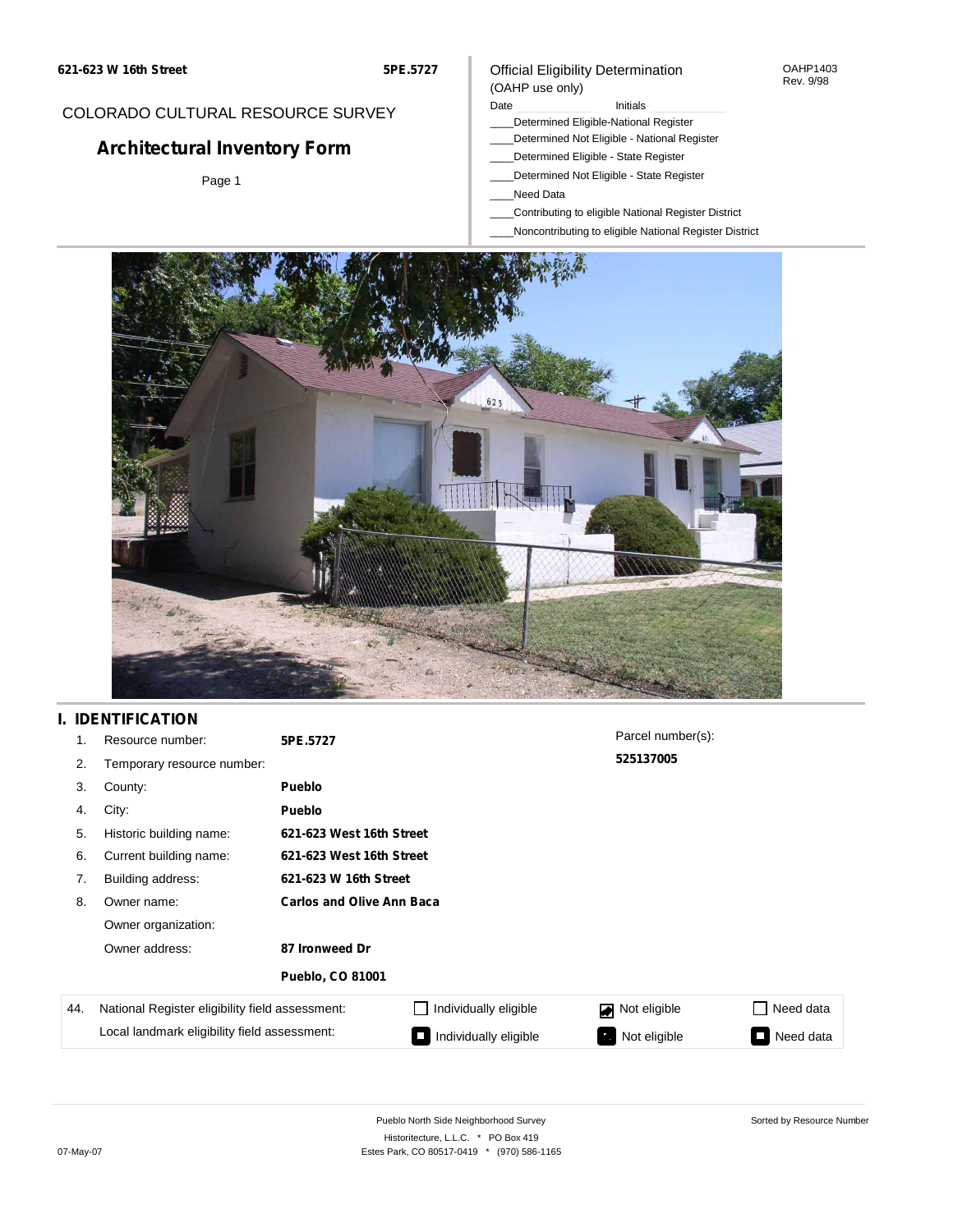Page 2

### **II. GEOGRAPHIC INFORMATION**

| 9.  | P.M.<br>6th            | <b>20S</b><br>Township:                           | 65W<br>Range:            |         |
|-----|------------------------|---------------------------------------------------|--------------------------|---------|
|     | 1/4<br><b>NW</b><br>of | <b>SW</b><br>of SW<br>1/4<br>1/4<br>οf            | of Section<br>NE.<br>1/4 | 25      |
| 10. | UTM reference zone:    | 13                                                |                          |         |
|     | Easting:               | 533650                                            | Northing:                | 4236959 |
| 11. | USGS quad name:        | <b>Northeast Pueblo</b>                           | Scale:                   | 7.5     |
|     | Year:                  | 1961 (Photorevised 1970 and<br>1974)              |                          |         |
| 12. | $Lot(s)$ :             | East 18 feet of Lot 10 and all of Lot 11; Block 6 |                          |         |
|     | Addition:              | <b>Bartlett &amp; Miller Addition</b>             | Year of addition:        | 1871    |

13. Boundary description and justification:

The boundary, as described above, contains but does not exceed the land historically associated with this property.

Metes and bounds exist:

П

### **III. ARCHITECTURAL DESCRIPTION**

| 14. | Building plan (footprint, shape):    | <b>Rectangular Plan</b>              |                       |
|-----|--------------------------------------|--------------------------------------|-----------------------|
|     | Other building plan descriptions:    |                                      |                       |
| 15. | Dimensions in feet (length x width): | 1,520 square feet                    |                       |
| 16. | Number of stories:                   | 1                                    |                       |
| 17. | Primary external wall material(s):   | <b>Stucco</b>                        | Other wall materials: |
|     |                                      |                                      |                       |
| 18. | Roof configuration:                  | <b>Gabled Roof/Cross Gabled Roof</b> |                       |
|     | Other roof configurations:           |                                      |                       |
| 19. | Primary external roof material:      | <b>Asphalt Roof/Composition Roof</b> |                       |
|     | Other roof materials:                |                                      |                       |
| 20. | Special features:                    | <b>Fence</b>                         |                       |
|     |                                      | Porch                                |                       |

#### 21. General architectural description:

Oriented to the south, this duplex rests on a white-painted concrete foundation. White-painted stucco clads the exterior walls. **Windows are 1-over-1-light, double-hung sash, with white-painted wood frames and aluminum-frame storm windows. Either** end of the symmetrical front (south) elevation hosts single-light picture windows. The rear (north) elevation hosts 1-beside-1light, sliding-sash windows, with aluminum frames. A pair of doorways open in the façade, one in the east half and one in the west half. Both host wood slab doors, opening behind white, aluminum-frame storm doors. Small, front-gabled hoods shelter the doorways. Providing access to the doorways are 5-step concrete stoops, with the steps facing toward the center of the duplex. Each stoop has a concrete-block kneewall and black, wrought-iron railing. Small, shed-roofed porches are tucked into the northeast and northwest corners. Opening into the porches are 2-panel, 3-light, glass-in-wood-frame doors, painted white, behind aluminum-frame storm doors. Red asphalt shingles cover the cross-gabled roof, and the rafter ends are exposed.

#### 22. Architectural style:

**No Style**

Other architectural styles:

Building type: **Ranch Type**

23. Landscape or special setting features: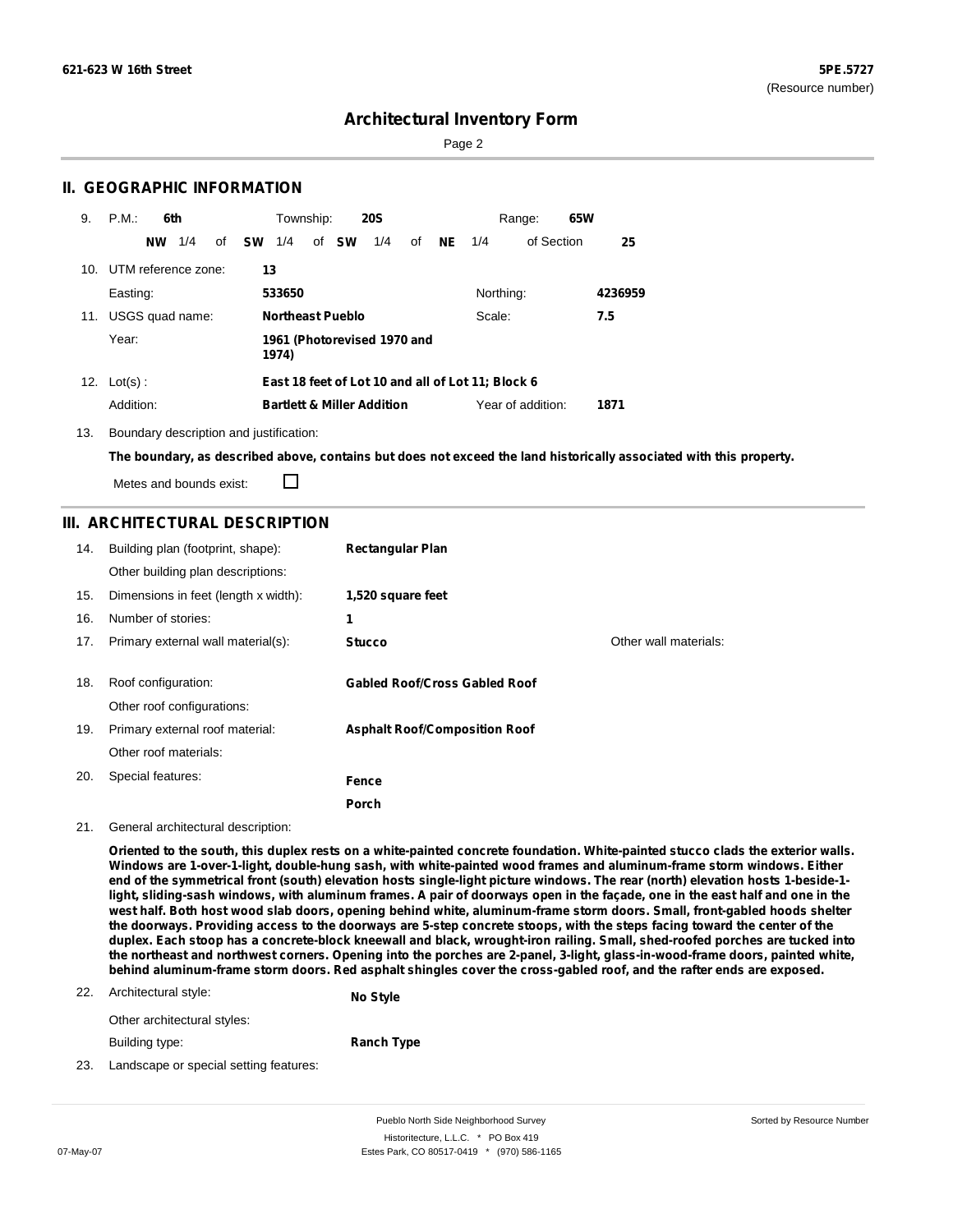Sorted by Resource Number

## **Architectural Inventory Form**

Page 3

This property is located on terrain sloping downward from northeast to southwest, with an elevation of around 4,700 feet above mean sea level. The neighborhood features modest, one- and two-story houses. Setbacks from West 16th Street are generally the same on this block. This property is situated on the north side of West 16th Street, between 617 West 16th Street to the east and 625 West 16th Street to the west. Separating the street from the sidewalk is a gravel-covered strip. A planted-grass yard, with mature landscaping, covers the lot. Running along the west side of the duplex is a packed-earth driveway, providing **access to a parking area behind (north of) the building. A chain-link fence encircles the front yard.**

24. Associated buildings, features or objects: **No associated buildings identified.**

#### **IV. ARCHITECTURAL HISTORY**

| 25. | Date of Construction:  | Estimate:                                                                                                                                               | 1900 original                    | Actual: | 1957 remodeled                                                                                |
|-----|------------------------|---------------------------------------------------------------------------------------------------------------------------------------------------------|----------------------------------|---------|-----------------------------------------------------------------------------------------------|
|     | Source of Information: | Sanborn Fire Insurance Maps (for Pueblo, Colorado). New York: Sanborn Map and<br>Publishing Co., 1883, 1886, 1889, 1893, 1904-05, 1904-51, and 1904-52. |                                  |         |                                                                                               |
|     |                        |                                                                                                                                                         | Co. consulted 1886 through 2003. |         | Pueblo City Directory. Pueblo, Co.; Salt Lake City; Kansas City, Mo.; and others: R.L. Polk & |
| 26. | Architect:             | unknown                                                                                                                                                 |                                  |         |                                                                                               |
|     | Source of information: |                                                                                                                                                         |                                  |         |                                                                                               |
| 27. | Builder:               | unknown                                                                                                                                                 |                                  |         |                                                                                               |
|     | Source of information: |                                                                                                                                                         |                                  |         |                                                                                               |
| 28. | Original Owner:        | unknown                                                                                                                                                 |                                  |         |                                                                                               |
|     | Source of information: |                                                                                                                                                         |                                  |         |                                                                                               |
| ה ה | Conctruction biotonu   |                                                                                                                                                         |                                  |         |                                                                                               |

Construction history: 29.

> According to Pueblo County Tax Assessor records, this building was constructed in 1900. Sanborn maps and city directories corroborate a circa 1900 date of construction. The original building appears to have had a complex arrangement of paired of hipped roofs. The façade hosted a pair of protruding, canted bays. According to assessor records, the duplex was remodeled in 1957, during which time picture windows replaced the canted bays, a more simplified cross-gabled roof was installed, and **stucco was applied over the original brick. The building has not been notably altered since that time.**

30. Location: **original** Date of move(s):

#### **V. HISTORICAL ASSOCIATIONS**

|     | 31. Original use(s): | <b>Multiple Dwelling</b> |
|-----|----------------------|--------------------------|
| 32. | Intermediate use(s): | <b>Multiple Dwelling</b> |
|     | 33. Current use(s):  | <b>Multiple Dwelling</b> |
|     | 34. Site type(s):    | <b>Duplex</b>            |

35. Historical background:

This duplex, constructed around 1900, appears to have been always operated as rental units. The residents of 621 West 16th Street have been Sarah F. Moffett and Robert A. Young, 1900; Wilbur H. Park, a clerk for the Railway Mail Service, 1909; E.H. Ames, 1914; Mrs. E.M. Keating, 1919; P.F. Boese, 1925; George A. Dudley, 1935; Bernard M. Sullivan, 1940; Richard B. Lynn, **1945; Frank Lawler, 1950; Opal Wolverton, 1955; and Glen Robinson, 1960.**

The residents in the western unit, 623 West 16th Street, were Vinnie L. Bishop, 1900; Robert L. Frantz, a clerk for the Railway Mail Service, 1909; Ethel Niyork, 1919; William Green, 1925; Tom C. Needham and Curtis Needham, 1930; Claude Tatman, 1935; Otis C. Couch, 1940; Everett McAfee, 1945; Opal Wolverton, 1950; Ethel Luna, 1955; and Chester Collins, 1960.

Carlos P. and Olive Ann Baca, the current owners, purchased this duplex in 1980 and continue to operate it as a rental unit.

Sources of information: 36.

**Pueblo County Office of Tax Assessor. Property information card [internet].**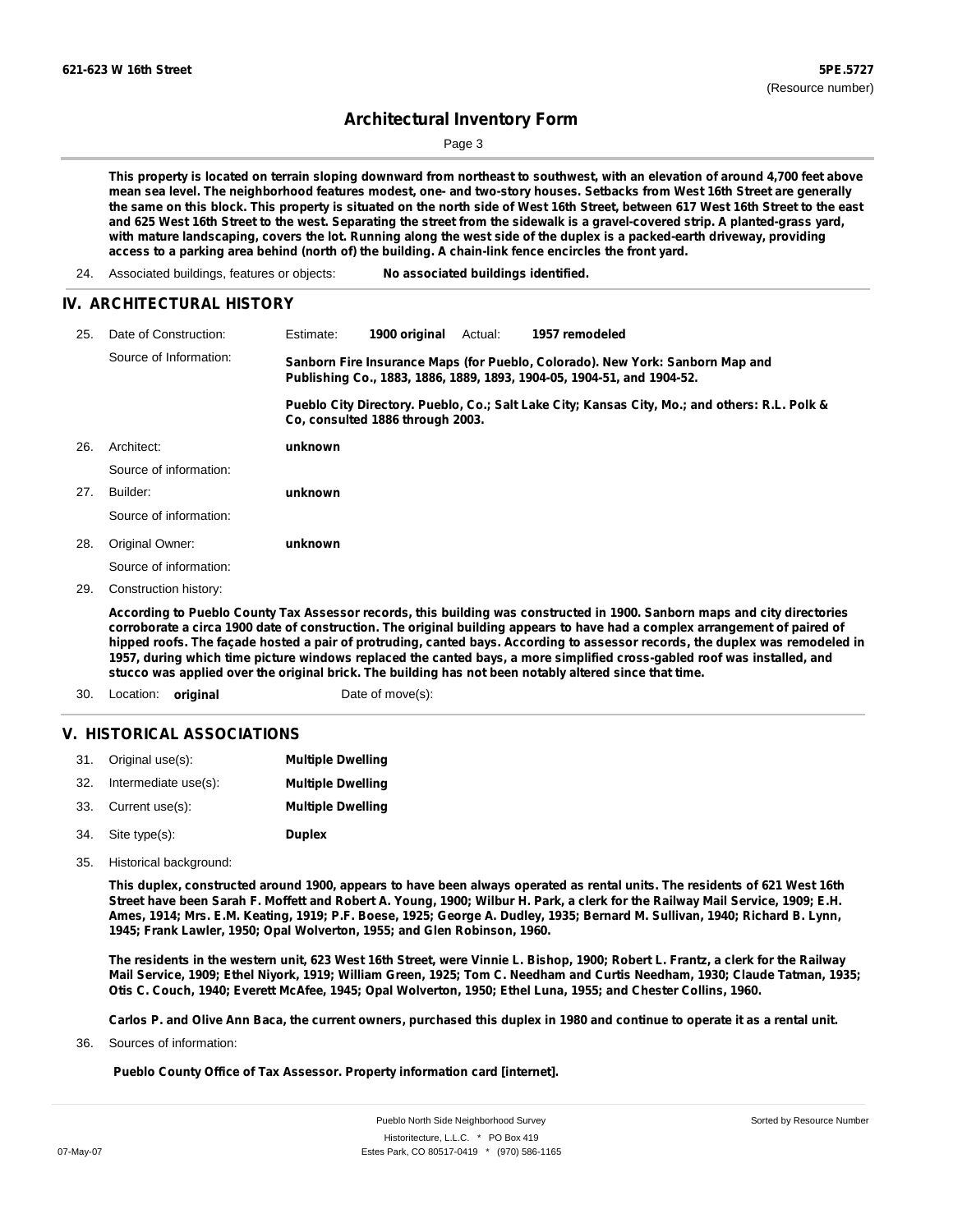Page 4

**Pueblo City Directory. Pueblo, Co.; Salt Lake City; Kansas City, Mo.; and others: R.L. Polk & Co, consulted 1886 through 2003.**

**Sanborn Fire Insurance Maps (for Pueblo, Colorado). New York: Sanborn Map and Publishing Co., 1883, 1886, 1889, 1893, 1904-05, 1904-51, and 1904-52.**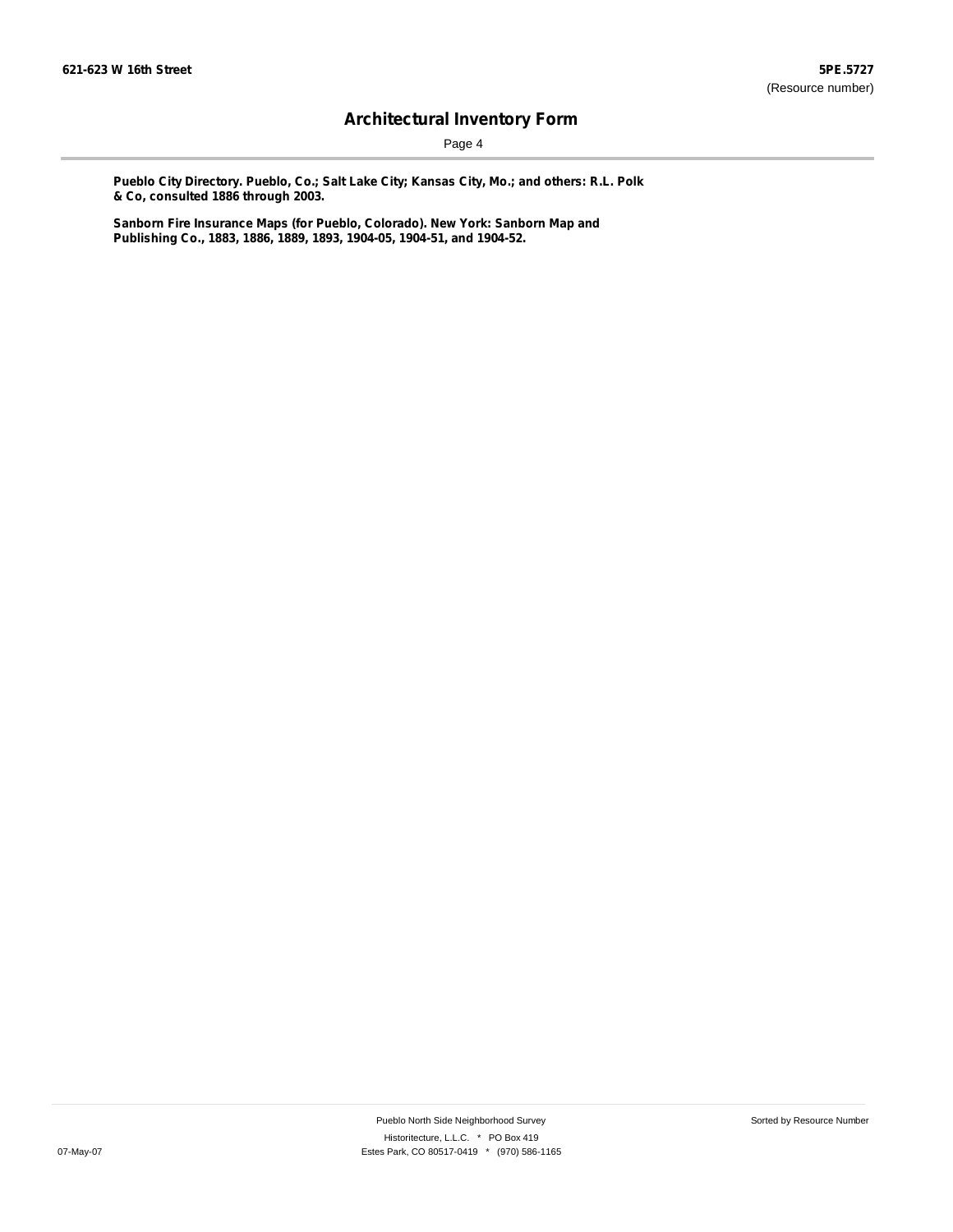÷

Sorted by Resource Number

# **Architectural Inventory Form**

Page 5

|                        | <b>VI. SIGNIFICANCE</b>                                                                                                                                                                |  |  |  |
|------------------------|----------------------------------------------------------------------------------------------------------------------------------------------------------------------------------------|--|--|--|
| 37.                    | Local landmark designation:<br>Yes $\Box$<br>No.<br>$\mathbf{F}$                                                                                                                       |  |  |  |
| Designation authority: |                                                                                                                                                                                        |  |  |  |
|                        | Date of designation:                                                                                                                                                                   |  |  |  |
| 38.                    | Applicable National Register criteria:                                                                                                                                                 |  |  |  |
|                        |                                                                                                                                                                                        |  |  |  |
|                        | A. Associated with events that have made a significant contribution to the broad pattern of our history.<br>B. Associated with the lives of persons significant in our past.<br>$\Box$ |  |  |  |
|                        | C. Embodies the distinctive characteristics of a type, period, or method of construction, or represents the work                                                                       |  |  |  |
|                        | of a master, or that possess high artistic values, or represents a significant and distinguished entity whose<br>components may lack individual distinction.                           |  |  |  |
|                        | D. Has yielded, or may be likely to yield, information important in history or prehistory.                                                                                             |  |  |  |
|                        | Qualifies under Criteria Considerations A through G (see manual).<br>П                                                                                                                 |  |  |  |
|                        | Does not meet any of the above National Register criteria.<br>₩                                                                                                                        |  |  |  |
|                        | <b>Pueblo Standards for Designation:</b>                                                                                                                                               |  |  |  |
|                        | 1a. History                                                                                                                                                                            |  |  |  |
|                        | Have direct association with the historical development of the city, state, or nation; or<br>$\mathcal{F}_1$                                                                           |  |  |  |
|                        | 1b. History                                                                                                                                                                            |  |  |  |
|                        | Be the site of a significant historic event; or<br>$\sim$                                                                                                                              |  |  |  |
|                        | 1c. History                                                                                                                                                                            |  |  |  |
|                        | Have direct and substantial association with a person or group of persons who had influence on society.<br>$\overline{\phantom{a}}$                                                    |  |  |  |
|                        | 2a. Architecture                                                                                                                                                                       |  |  |  |
|                        | Embody distinguishing characteristics of an architectural style or type; or<br>О                                                                                                       |  |  |  |
|                        | <u>2b. Architecture</u>                                                                                                                                                                |  |  |  |
|                        | Be a significant example of the work of a recognized architect or master builder, or<br>$\mathcal{L}_{\mathcal{A}}$                                                                    |  |  |  |
|                        | 2c. Architecture                                                                                                                                                                       |  |  |  |
|                        | Contain elements of architectural design, engineering, materials, craftsmanship, or artistic merit which represent a<br>$\blacksquare$<br>significant or influential innovation;       |  |  |  |
|                        | 2d. Architecture                                                                                                                                                                       |  |  |  |
|                        | Portray the environment of a group of people or physical development of an area of the city in an era of history<br>$\Box$<br>characterized by a distinctive architectural style.      |  |  |  |
|                        | 3a. Geography                                                                                                                                                                          |  |  |  |
|                        | Have a prominent location or be an established, familiar, and orienting visual feature of the contemporary city, or                                                                    |  |  |  |
|                        | 3b. Geography                                                                                                                                                                          |  |  |  |
|                        | Promote understanding and appreciation of Pueblo's environment by means of distinctive physical characteristics<br>I.<br>or rarity; or                                                 |  |  |  |
|                        | 3c. Geography                                                                                                                                                                          |  |  |  |
|                        | Make a special contribution to Pueblo's distinctive character.<br>$\mathcal{L}_{\mathcal{A}}$                                                                                          |  |  |  |
|                        | Not Applicable                                                                                                                                                                         |  |  |  |
|                        | Does not meet any of the above Pueblo landmark criteria.<br>O                                                                                                                          |  |  |  |
| 39.                    | Area(s) of Significance:<br><b>Not Applicable</b>                                                                                                                                      |  |  |  |
| 40.                    | Period of Significance:<br>n/a                                                                                                                                                         |  |  |  |
| 41.                    | National:<br>Level of significance:<br>State<br>Local<br>О<br>$\sim$<br>$\sim$                                                                                                         |  |  |  |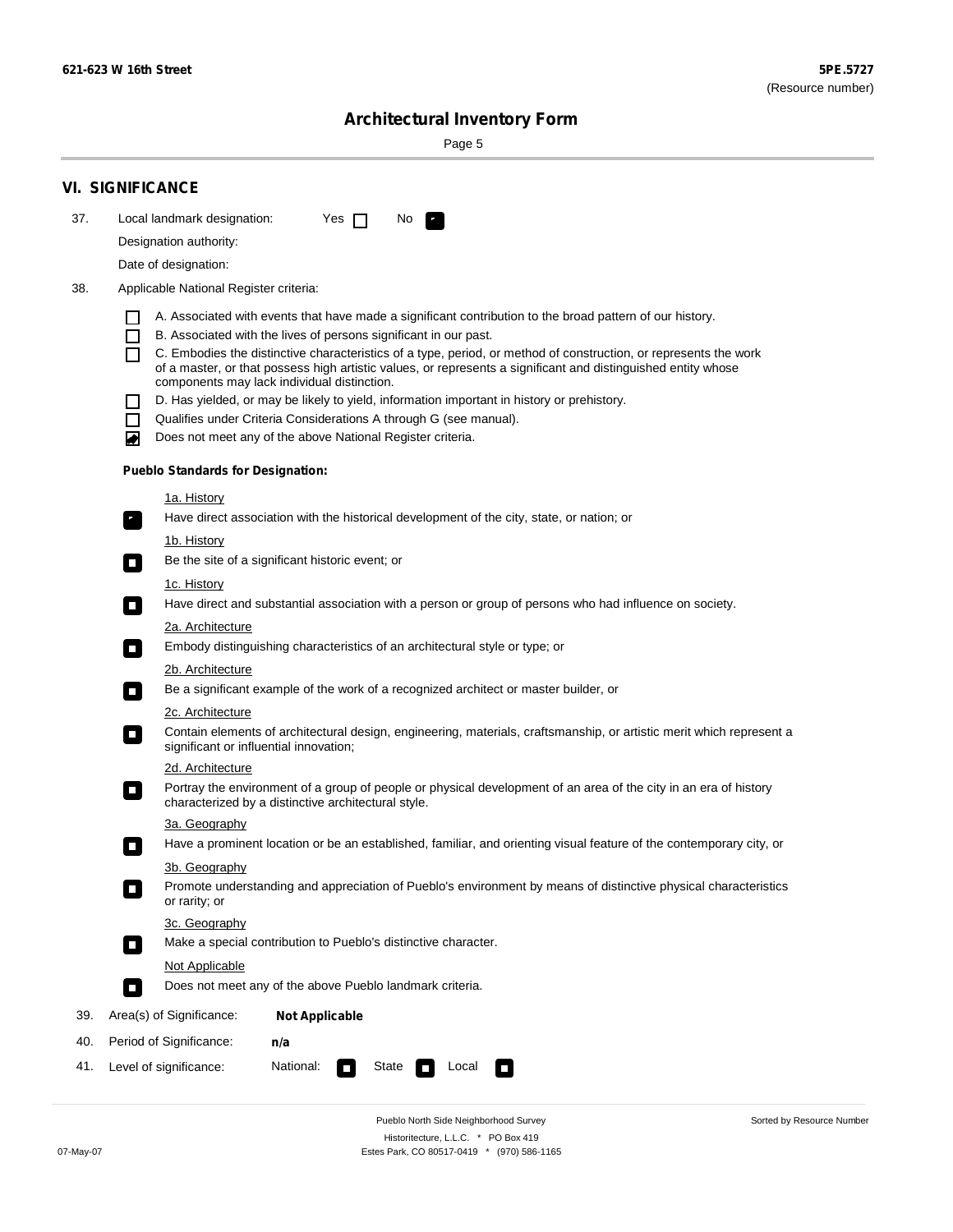Page 6

#### 42. Statement of significance:

This property is historically significant under Pueblo Local Landmark criterion 1A for its association with early 20th-century **development of Pueblo's North Side Neighborhood, when more architecturally sophisticated buildings like this one joined** the smaller, plainer dwellings originally constructed here. Many of these newer buildings were multi-family homes. However, the levels of architectural and historical significance, combined with physical integrity, are not to the extent that this property would qualify for individual listing in the National Register of Historic Places, the Colorado State Register of Historic Properties, or as a City of Pueblo Landmark. Because of the lack of physical integrity, it should not be considered a **contributing resource within any potential historic district.**

43. Assessment of historic physical integrity related to significance:

Constructed around 1900, this building exhibits a low level of physical integrity relative to the seven aspects of integrity as defined by the National Park Service and the Colorado Historical Society: location, setting, design, materials, workmanship, feeling, and association. A remodeling in 1957 replaced the roof and windows and applied stucco over the original brick; these modifications entirely altered the circa 1900 architectural style. This property does not retain sufficient physical integrity **to convey its architectural and historical significance.**

#### **VII. NATIONAL REGISTER ELIGIBILITY ASSESSMENT**

44. National Register eligibility field assessment: Local landmark eligibility field assessment:

 $\overline{\phantom{0}}$ 

 $\blacksquare$ 

**Individually eligible Not eligible** Not eligible **Need data** 

Yes Yes No

No  $\blacksquare$  N/A

N/A

**Individually eligible Not eligible** Not eligible **Need data** 

45. Is there National Register district potential? Yes

**Pueblo's North Side Neighborhood represents the evolution of the city's professional middle and upper classes. Its diversity of architectural styles and forms directly represents the city's changing economic and cultural climates. As well, the neighborhood is distinctive because it appears to have evolved independently of the area's dominant industry, steel manufacturing.** Discuss:

If there is National Register district potential, is this building contributing:

46. If the building is in existing National Register district, is it contributing:

#### **VIII. RECORDING INFORMATION**

| 47. | Photograph numbers): | <b>CD-ROM Photo Disc: North Side Photos</b><br>File Name(s): 16thstw621-623                                                   |
|-----|----------------------|-------------------------------------------------------------------------------------------------------------------------------|
|     | Negatives filed at:  | <b>Special Collections</b><br><b>Robert Hoag Rawlings Public Library</b><br>100 East Abriendo Avenue<br>Pueblo, CO 81004-4290 |
| 48. | Report title:        | <b>Pueblo North Side Neighborhood Survey</b>                                                                                  |
| 49. | $Date(s)$ :          | 07/20/05                                                                                                                      |
| 50. | Recorder(s):         | <b>Adam Thomas</b>                                                                                                            |
| 51. | Organization:        | Historitecture, L.L.C.                                                                                                        |
| 52. | Address:             | <b>PO Box 419</b>                                                                                                             |
|     |                      | Estes Park, CO 80517-0419                                                                                                     |
| 53. | Phone number(s):     | (970) 586-1165                                                                                                                |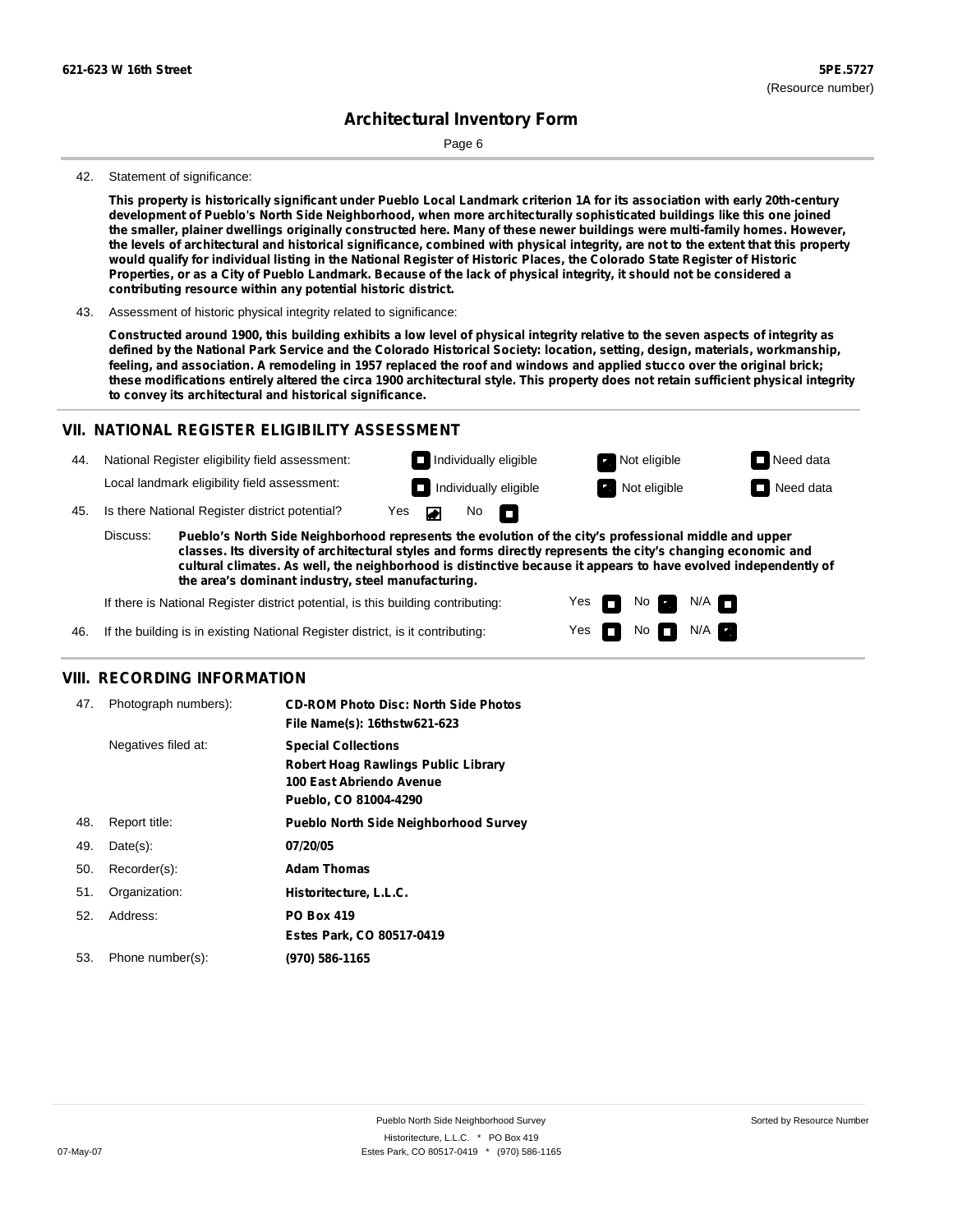Page 7